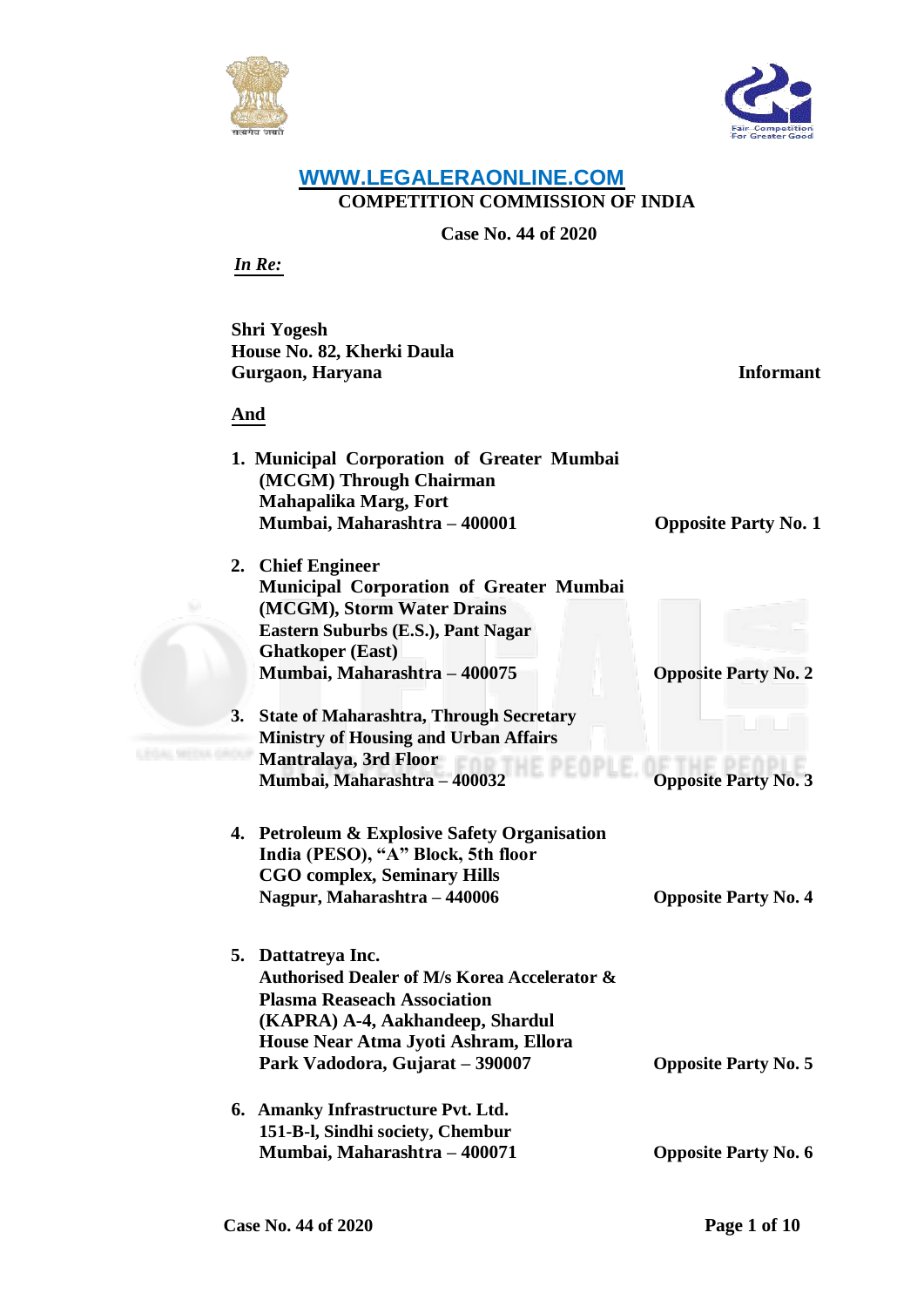



**7. I. S. Engineers D-211, Udhana Sangh Commercial Complex Beside Divya Bhaskar Press Udhana Surat, Gujarat – 394210 Opposite Party No. 7**

**8. Bucon-Gypsum-Bitcon JV 108-A, Shyam Kamal Building Agarwal Market, Tejpal Road Vile Parle (East) Mumbai, Maharashtra – 400057 Opposite Party No. 8**

## **CORAM**

**Mr. Ashok Kumar Gupta Chairperson**

**Ms. Sangeeta Verma Member**

**Mr. Bhagwant Singh Bishnoi Member**

## **Order under Section 26 (2) of the Competition Act, 2002**

- 1. The present Information has been filed by Shri Yogesh ('**Informant'**) under Section 19(1)(a) of the Competition Act, 2002 (**'Act'**) against Municipal Corporation of Greater Mumbai (MCGM) (**'OP-1'**), Chief Engineer, Municipal Corporation of Greater Mumbai (MCGM) (**'OP-2'**), State of Maharashtra, Through Secretary (**'OP-3'**), Petroleum & Explosive Safety Organisation, India (PESO) (**'OP-4'**), Dattatreya Inc. **('OP-5'**), Amanky Infrastructure Pvt. Ltd. (**'OP-6'**), I. S. Engineers ('**OP-7'**) and Bucon-Gypsum-Bitcon JV (**'OP-8'**) (collectively referred to as the **OPs**) alleging violation of the provisions of the Act.
- 2. It is stated in the Information that the Informant is an employee dealing with tender related matters for OP-8, i.e. Bucon-Gypsum-Bitcon JV, which is *inter alia* engaged in the construction of project activities in India in the field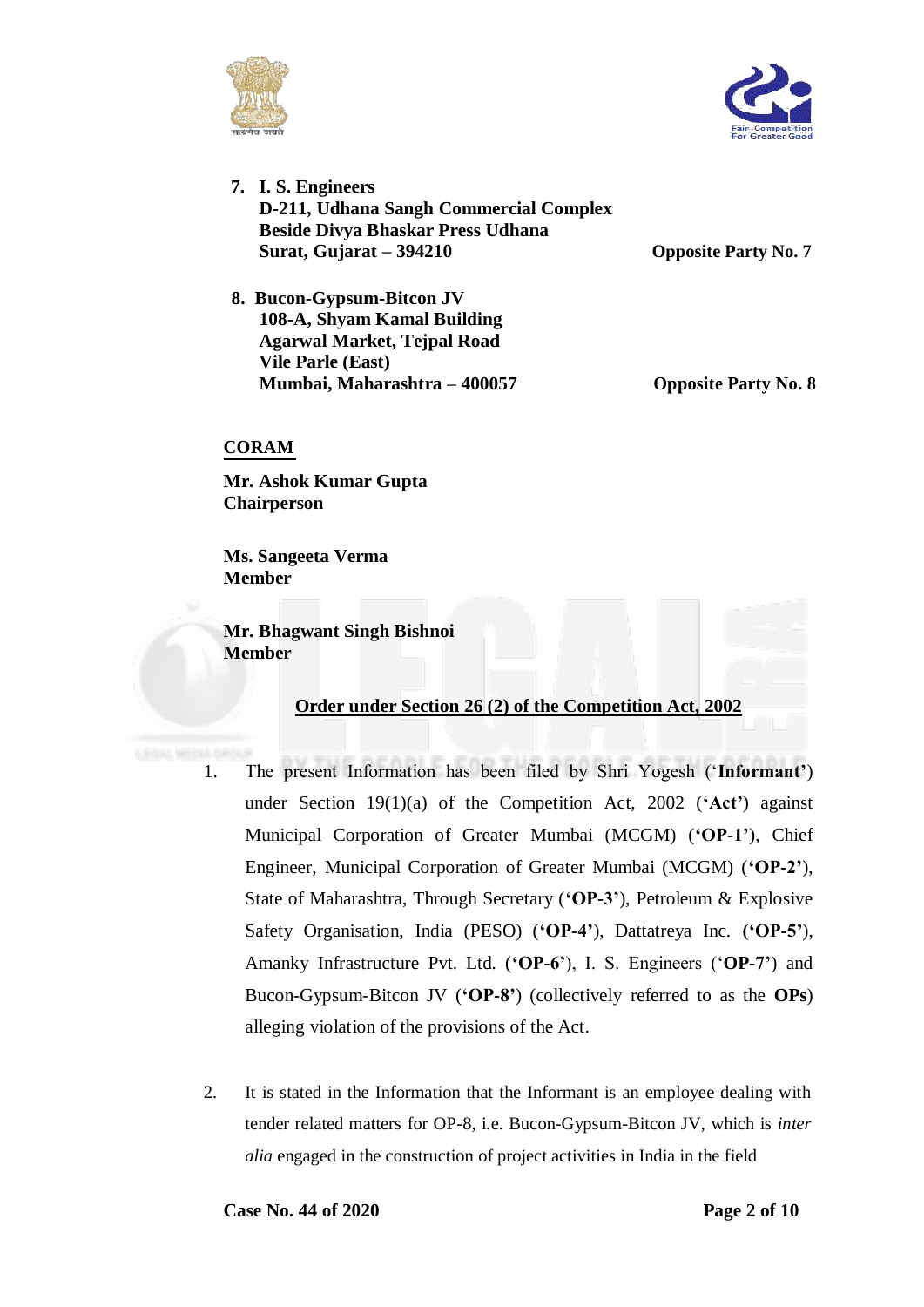



of tunnelling and chilling, rock excavation and allied works of similar nature. OP-8 is a joint venture of Bucon Engineers and Infrastructure Pvt Ltd., Gypsum Structural (India) Pvt. Ltd. and Bitcon India Infrastructure Developers Pvt. Ltd.

- 3. As per the Information, OP-1 and OP-2 are MCGM and Chief Engineer MCGM (Storm Water Drains - SWD), respectively. MCGM is responsible for providing the basic services and civic amenities to the citizens of Mumbai city and suburbs and performing activities like sewer project, sewerage network and operations and maintenance, sewerage disposal and management, *etc.* OP- 3 is the State of Maharashtra. OP-4 is the Petroleum & Explosive Safety Organisation (PESO). OP-5 is Dattatreya Inc., which is the only agency/authorised dealer of B & B Engineering Co. on behalf of Korea Accelerator & Plasma Research association (KAPRA) in India since 2007. OP- 6 and OP-7 are companies that are stated to be working in the sector of "Pulse Plasma Technology".
- 4. The Informant has stated that on 13.09.2019, MGCM, through its Dy. Chief Engineer, (SWD), E.S, issued E-tender Notice for bidding of four works at Serial no. 1 to 4 (ES 343, ES 344, ES 345 and ES 346) at Mithi River at four different locations. The works included providing and laying of sewer line, diversion of dry weather flow by constructing interceptors and training of Mithi River (Widening, deepening, Construction of retaining Wall & Service Road). The estimated cost of ES-343, ES-344, ES-345 and ES-346 were Rs. 97,60,04,198/-, Rs. 113,18,23,685/-, Rs. 71,17,00,474/- and Rs. 63,43,35,466/-, respectively, totalling Rs. 345.35 crore.
- 5. As per the Information, the grievance of the Informant relates to E-tender for award of public work to contractors of the contract relating to "Providing and laying of Sewer Line, diversion of dry weather flow by constructing interceptor and training of Mithi River (Widening, Deepening, Construction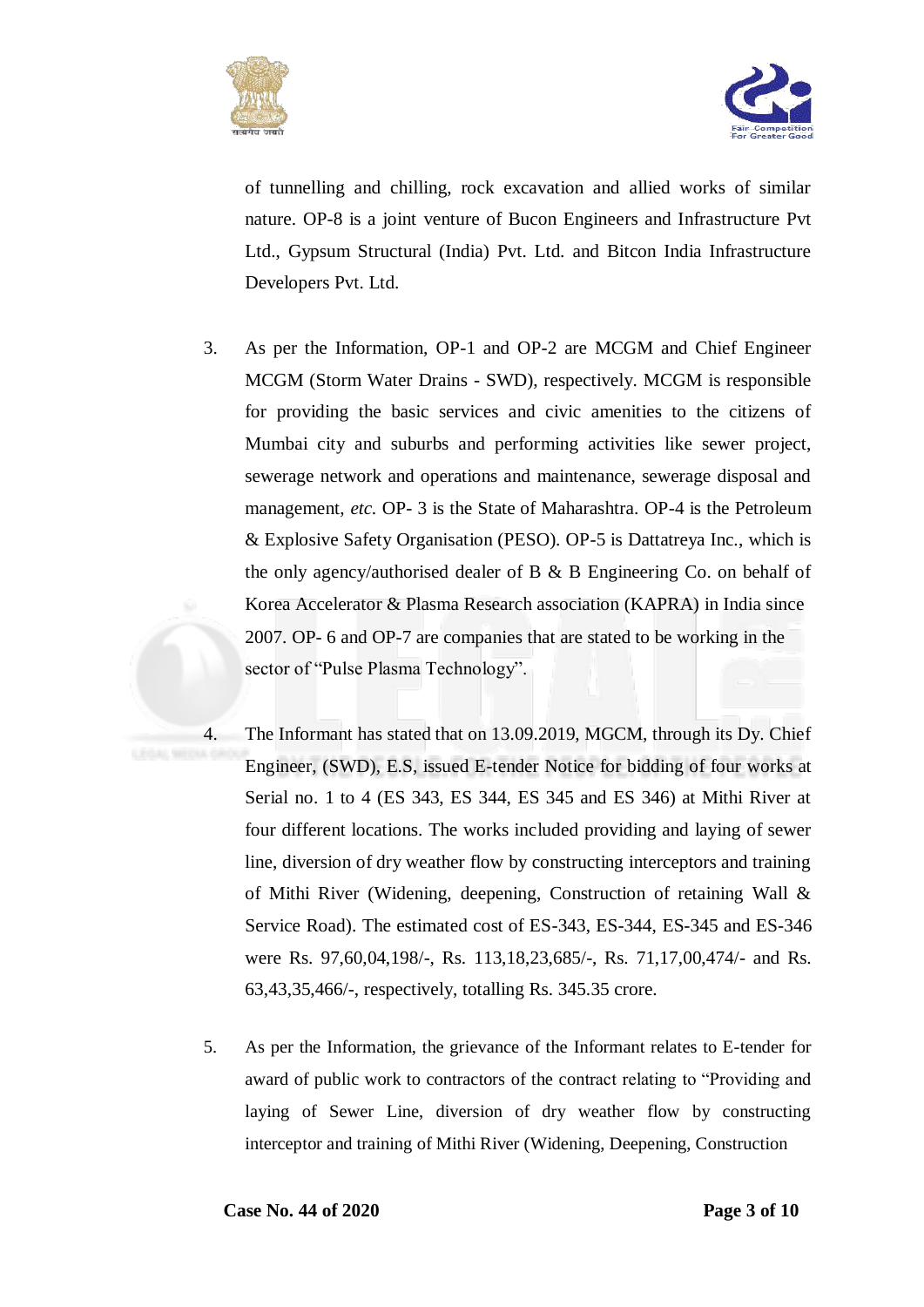



of retaining wall and service Road) between MTNL Bridge, BKC and Airport Taxiway Bridge, Kurla in Group No. 1 In 'L & H/E' ward (**ES-344 Tender**), which required submission of an MOU for "Pulse Plasma Technology' by the bidders as pre-qualification criteria.

- 6. The Informant has submitted that amongst other bidders for ES 344 Tender, OP-8 was one of the bidders; however, its bid was rejected as 'non responsive' *vide* communication dated 23.12.2019, for not fulfilling qualifying technical criteria, on account of non-submission of MOU for Pulse Plasma Technology. It is alleged that the said pre-qualification criteria is itself arbitrary, discriminatory and anti-competitive and also in violation of CVC Guidelines, for the reasons stated in ensuing paras.
- 7. The Informant has stated that KAPRA is the only agency to provide Pulse Plasma Technology used for rock breaking. With respect to the said technology, it is stated that when high power pulse electric energy generated by an EPI (Electro Power Impactor) is supplied to the cells filled with powders of aluminum and copper oxide in a milli-second the cells (electrolyte) change to plasma state and generate high heat and impact wave (pulse), which makes the rock break with weak noise and vibration.
- 8. The Informant has submitted that before the rejection of bid and upon receiving the communication, OP-8 had approached KAPRA. The Technical Director of KAPRA had confirmed to the Informant that KAPRA has authorised B&B Engineering Co. (401 Doo Ta, 245, Hanguei Bisuk Ro , Nowon Gu Seoul, Korea) to undertake project of rock excavation using Pulse Plasma Technology developed by KAPRA and that B&B Engineering Co. representative was Mr. Wansik Pak. It is stated that the Informant contacted Mr. Pak *vide* emails dated 31.01.2020 and 01.02.2020 to seek the details of its approved agencies for "Pulse Plasma Technology" in India. In response, Mr. Pak, *vide* emails dated 01.02.2020 and 02.02.2020 confirmed that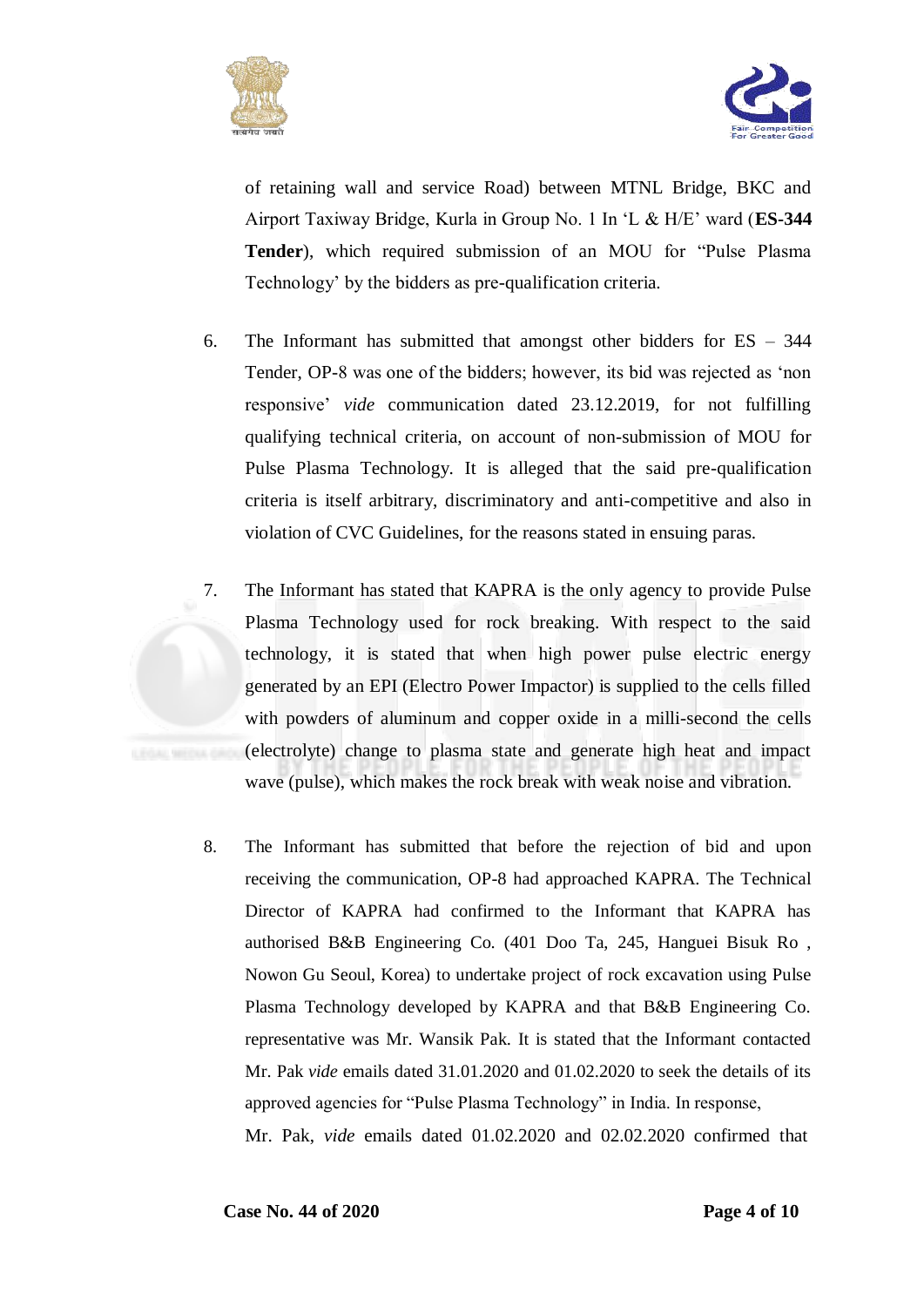



Dattatreya Inc. was their only agency in India from the year 2007 and Mr. Samuel Patel of Dattatreya Inc. had experience as to KAPRA Plasma Rock Fragmentation Technology. Upon a specific query of OP-8 with regard to the other two agencies, namely Amanky Infrastructure Pvt. Ltd. and I S. Engineers, Mr. Pak replied *vide* e-mail dated 02.02.2020 that Amanky Infrastructure Pvt. Ltd. and L.S. Engineers are also authorised agencies; however, they are not so active. Hence, generally Dattatreya is introduced by them to everyone and it is recommended that OP-8 should also get in touch with it 'to perform projects more perfectly'.

- 9. The Informant has averred that from the above response, it is clear that as on date of issuance of the tender and even thereafter, Dattatreya Inc. in effect, was the only agency providing collaboration/ MOU with regard to pulse plasma technology and had a monopoly in the sector. It is further submitted that in the area of pulse plasma technology, admittedly, as per the PESO, there is no certified agency for using pulse plasma technology in India. Thus, only one agency, i.e. Dattatreya Inc., which is the authorised agency of KAPRA, enjoys a monopoly position in the market. Hence, every participant is left with no option but to approach the said vendor for execution of MOU. Thus, the action of OP-1 and OP-2 in introducing 'Pulse Plasma Technology' in tender condition as eligibility criteria, has created monopoly situation, which is likely to encourage practices having an appreciable adverse effect on competition.
- 10. Further, the Informant has stated that the condition for submission of MOU for Pulse Plasma Technology, has no nexus with the contractual work in question, as the average vibration velocity achieved by pulse plasma technology is 1.1mm/sec, which is more than the minimum specified vibration velocity of 1 mm/sec specified in the tender. As such, the stipulation of pulse plasma technology does not meet the purported purpose sought to be achieved by introducing the pulse plasma technology, as an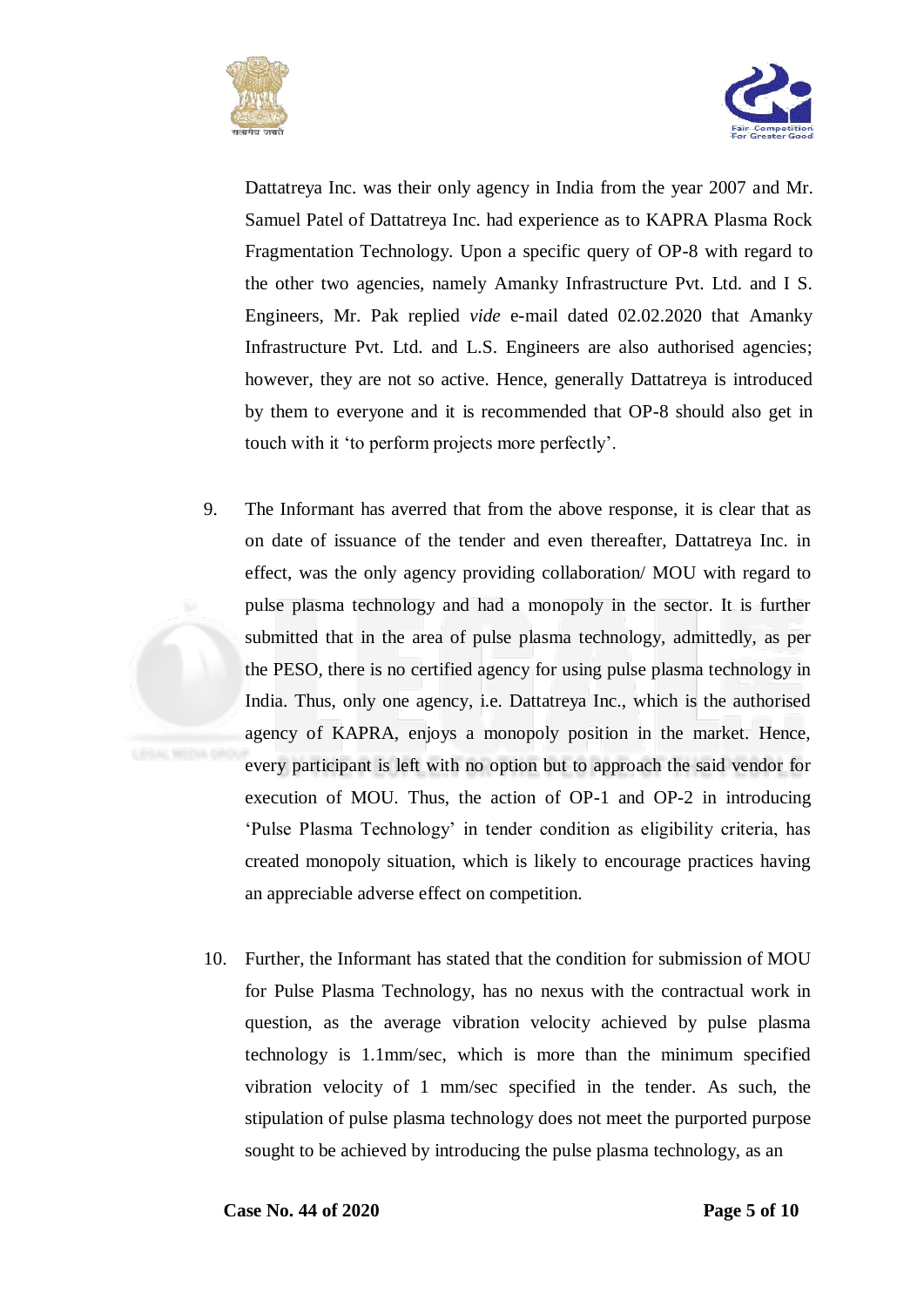



essential requirement. Also, the tender requirement published by MCGM which contemplates that 'the technology shall be certified by PESO, as non-explosive process' is also vague, arbitrary, malafide and motivated, as PESO has not certified any agency for blasting using pulse plasma technology. Moreover, apart from Pulse Plasma Technology there are other alternate methodologies for rock breaking also and several non-explosive methods have been approved by PESO and MCGM including using rock breaker, jack hammer and splitter. However, the said condition has been arbitrarily introduced to restrict the control of the market in hands of few persons/ bidder engaged in the trade.

- 11. The Informant has alleged that the action of MCGM frustrates and negates the very purpose and spirit of the Act which was enacted to promote and sustain competition and eliminate practices having adverse effect on competition and to promote and sustain competition in market.
- 12. In addition, the tender conditions of MGCM also violate the CVC guidelines, particularly, the Office Memorandum No. 12-02-1- CTE-6 dated 17.12.2002 of the CVC which lays down guidelines that prohibit framing of tender pre-qualification criteria which are too stringent, so as to restrict entry of genuine experienced bidders. It is alleged that by requiring the bidders/participants to obtain a MOU, which in effect and purpose has to be taken from one entity, i.e. Dattatreya Inc., the only local franchise of B&B Engineering Co., which itself enjoys monopoly at global level with regard to this technology, every participant has no option but to approach the said vendor for execution of MOU. Thus, the condition for MOU for Pulse Plasma Technology as prequalification criterion falls foul of the aforesaid guidelines and as such is required to be struck down.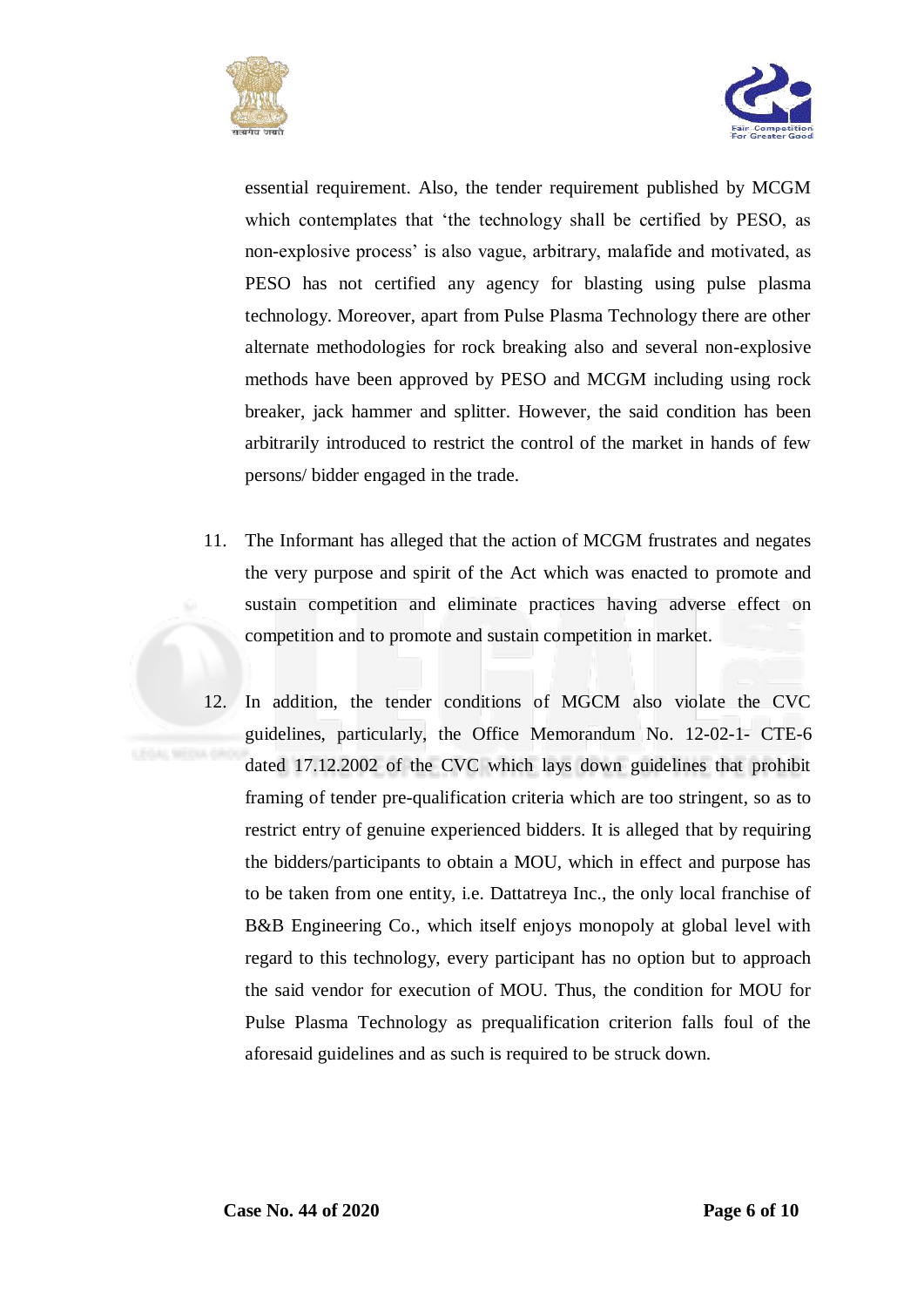



- 13. The Informant has, therefore, *inter alia* requested the Commission to (i) pass an appropriate order declaring the inclusion of Pulse Plasma Technology as qualifying criteria in tender condition, as anti-competitive and likely to have an appreciable adverse effect on competition in the field; (ii) pass an appropriate order prohibiting inclusion of "Pulse Plasma Technology" in the tender condition and directing the respondent to modify the same suitably in all Notice Inviting Tenders; (iii) call for the records and information from the OPs and after going through the legality and validity of the same, conduct an enquiry and /or call upon expert in the field, as deem necessary to assist the Commission and /or direct the Director General to cause an investigation in to the matter and submit an investigation report to the Commission; (iv) pass an *ex parte* interim order under Section 33, restraining OP-1 and OP-2 from proceeding further in the award of tender in question (ES-344), pending disposal of Information; (v) award cost/compensation in favour of the Informant; and (vi) pass such other further order or direction as the Commission may deem fit and proper in the facts and circumstances of the case and in the interest of justice.
- 14. The Commission has perused the Information and the material available on record. It is noted that the Informant in the instant case is an employee of Bucon-Gypsum-Bitcon JV, i.e. OP-8, who is stated to be aggrieved on account of rejection of bid of Bucon-Gypsum-Bitcon JV for ES-344 Tender by MCGM on ground of non-fulfilment of tender condition requiring submission of MOU for Pulse Plasma Technology. The Informant has alleged that this tender condition, inserted as a pre-qualification criterion by MCGM is unfair, discriminatory and anti-competitive and that by inserting such a condition in the ES-344 Tender, MCGM has contravened the provisions of the Act. However, the Informant has not specified contravention of any specific provision of the Act.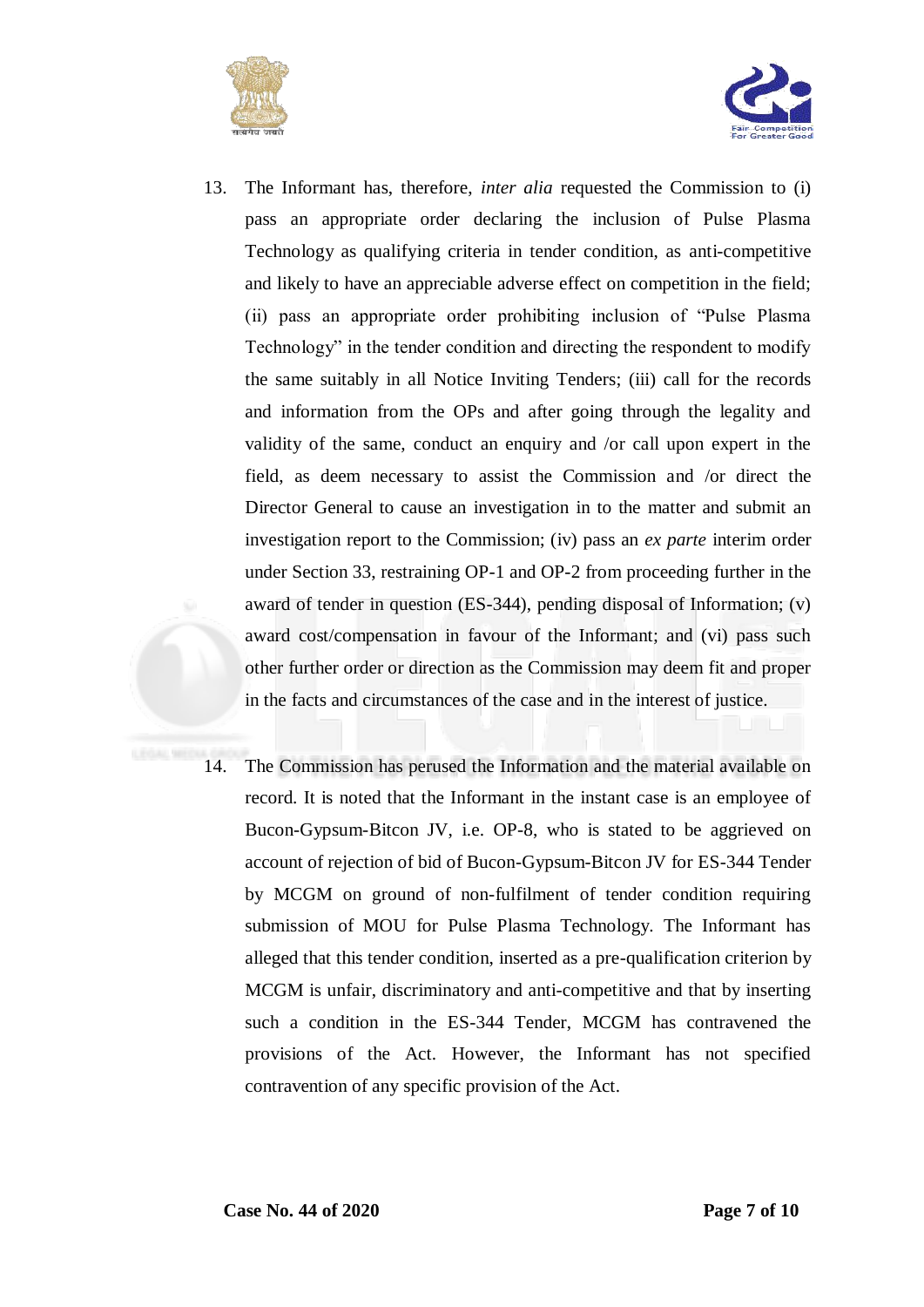



- 15. Based on the averments and allegations made in the Information, it appears that the allegations relate to the contravention of the provisions of Section 4 of the Act which proscribes abuse of dominant position. However, the Informant has neither alleged dominance of MCGM nor delineated any relevant market for the purpose. The Informant has merely alleged that the tender condition that requires contractor to have an MOU for Pulse Plasma Technology, which purportedly can be obtained only from one entity in India, i.e. Dattatreya Inc., since it is the only approved agency of 'B&B Engineering Co.', which, in turn, is the only agency authorised by KAPRA for use of Pulse Plasma Technology to undertake project of rock excavation, is unfair, discriminatory and anti-competitive as it has made the technical eligibility of bidders' dependent on one agency, i.e. Dattatreya Inc. and limited the ability of bidders to participate in the tender.
- 16. In this regard, it is observed that in the instant case, the procurer required the contractor to use a specific technology which was apparently available for use by contractors only upon signing an MOU with the agency of KAPRA. Normally, from a competition law perspective, a procurer, who is essentially a consumer of services, has the choice to procure goods or services as per its needs and requirements. For an individual consumer, its choice is based on personal assessment of competing products or services, their relative prices or personal preferences. In case of public procurers such as MCGM, such process of decision making in exercise of its choice as a consumer, is more structured and reflected in procurement procedures. However, there could be competition concerns, which may require examination under the framework of the Act, in cases where a monopoly buyer exercises the option in an anti-competitive manner by putting in terms and conditions in the tender documents which are demonstrably unfair or discriminatory.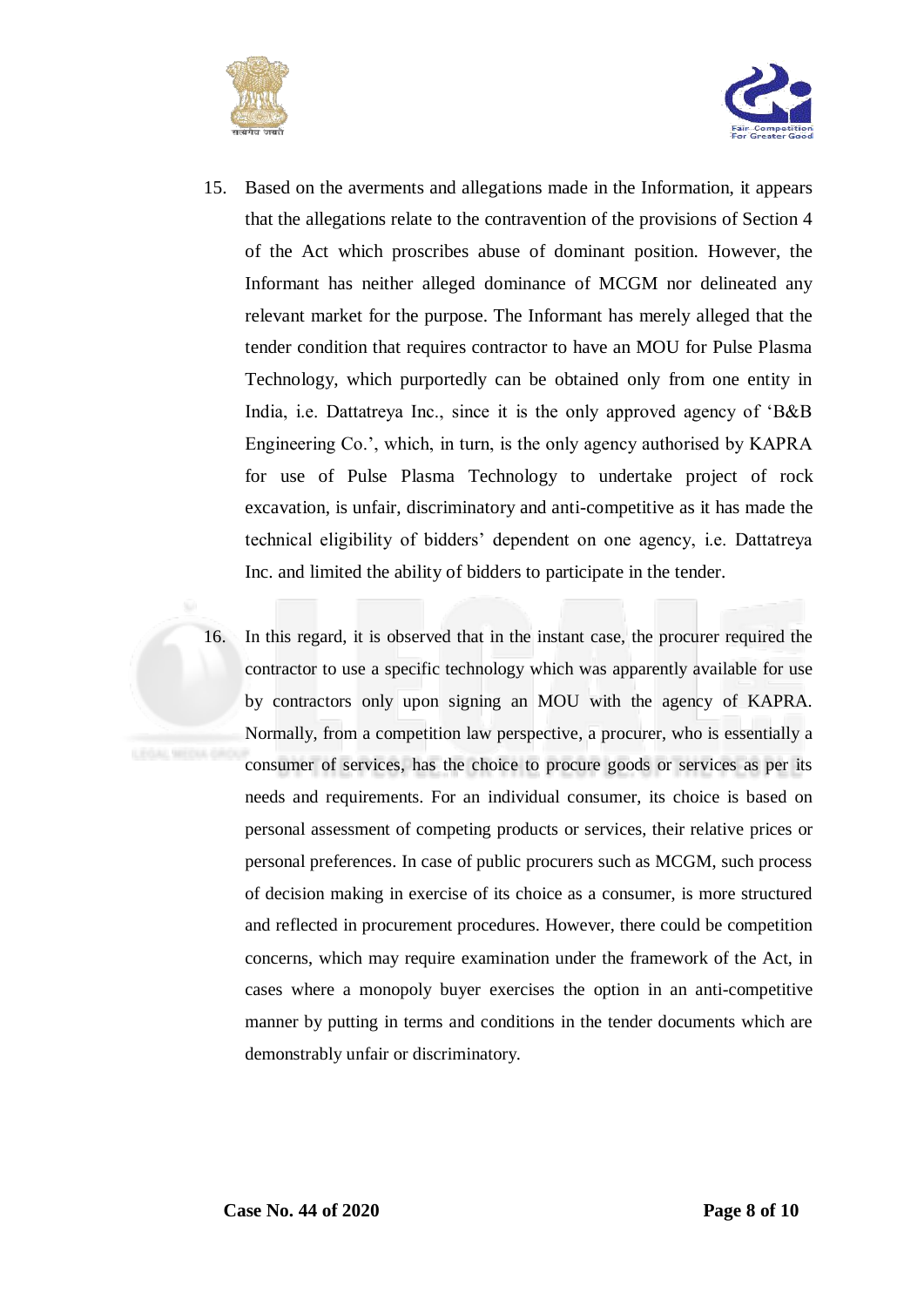



- 17. In this backdrop, the Commission notes that it is not the case of the Informant that MCGM is a dominant procurer or has otherwise abused its dominant position in any relevant market. Coming specifically to the assertion of the Informant that inclusion of the impugned condition has limited the ability of bidders to participate in the tender, the Commission notes that a letter dated 18.12.2019 of IVL India Environmental R & D Pvt. Ltd., a firm which scrutinised the bids for ES-344 Tender received by MCGM is annexed along with the Information. This letter shows that at least four bidders had participated in the bid process, namely, Bucon-Gypsum-Bitcon (JV), i.e. OP-8, MEPL-MB JV(JV), N.A. Construction and S. S. Associates (JV), of which all, except Bucon-Gypsum-Bitcon JV, were found responsive. This indicates that three out of four bidders were able to meet the criteria of the procurer. Thus, it is not evident from the Information as to why and for what reasons, the employer of the Informant, i.e. Bucon-Gypsum-Bitcon JV could not obtain the MOU. Be that as it may, the Commission notes that, in the present case, since the tender condition has been met by more than one bidder, the allegation of the Informant that criteria laid down by the procurer has limited the ability of the bidders to participate, is not borne out from the facts of the present case.
- 18. It is also interesting to note that the instant Information has not been filed by Bucon-Gypsum-Bitcon (JV) itself but by its employee who has rather made it an opposite party in the matter, i.e. OP-8. It is also not understood as to how the Informant can allege any perceived difficulty in participating the tender due to the impugned condition, by its employer, i.e. OP-8 when such entity itself has not approached the Commission making any grievance in this regard. It is further noted that apart from MCGM and OP-8, the Informant has impleaded other parties as opposite parties in the matter, i.e. OP-3 to OP-7; however, he has neither alleged contravention of provisions of the Act by them nor provided any rationale for including them as such parties in the matter.